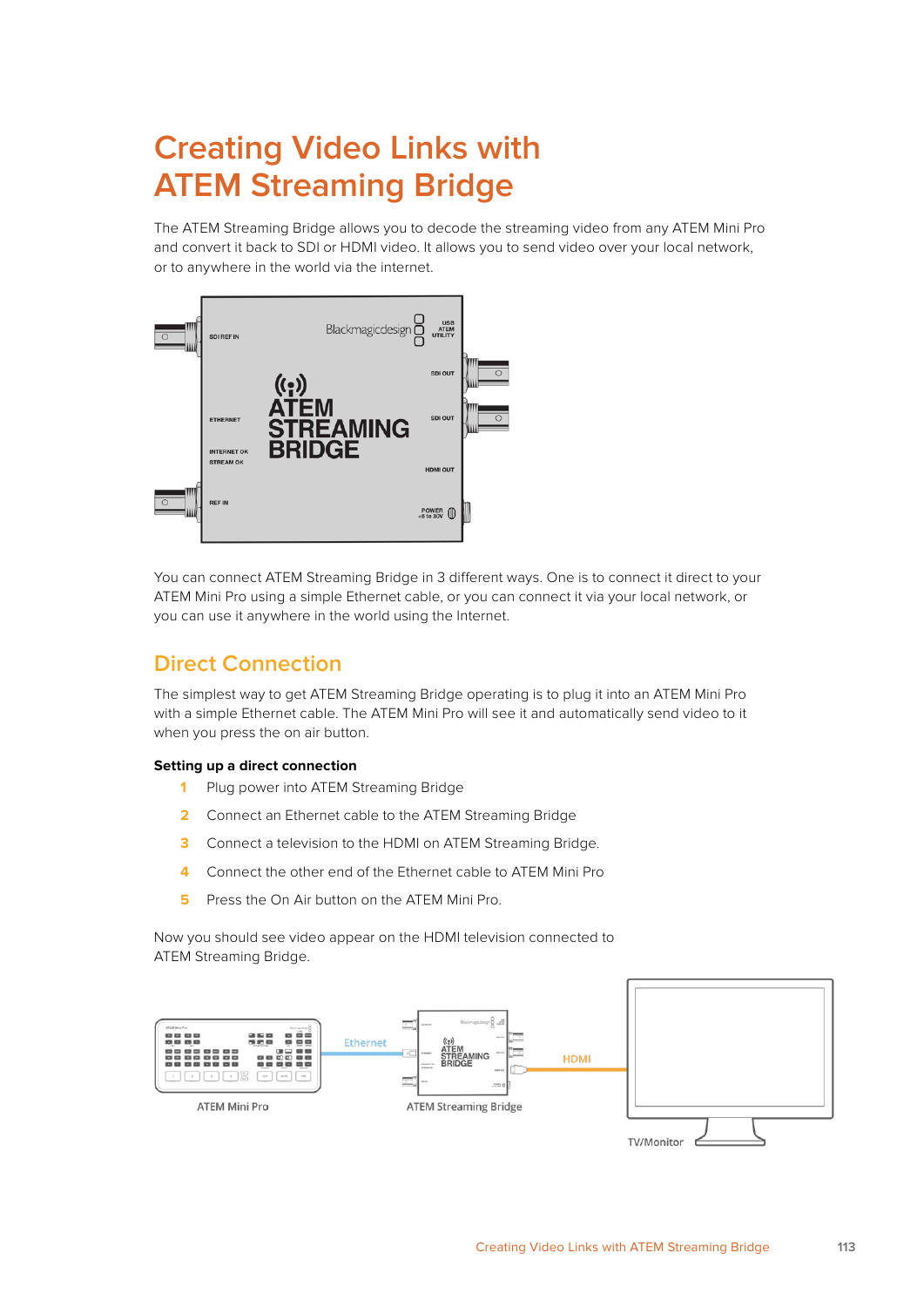## **Network Connection**

You can also connect ATEM Streaming Bridge to your network and place it anywhere in your building. This can be useful when you want to live stream to a conference room, or a video projector. As there might be more than one ATEM Streaming Bridge on your network, the main difference is you will need to select the ATEM Streaming Bridge in your ATEM Mini Pro network settings. This will ensure your ATEM Mini Pro knows what streaming bridge it needs to send its video data to.

#### **Setting up a network connection**

- **1** Plug power into ATEM Streaming Bridge
- **2** Connect the ATEM Streaming Bridge Ethernet to your network.
- **3** Connect a television to the HDMI on ATEM Streaming Bridge.
- **4** Ensure your ATEM Mini Pro is connected to the same Ethernet network.
- **5** Connect ATEM Software Control to control your ATEM Mini Pro.
- **6** Open the streaming palette and click the platform menu.
- **7** Confirm the ATEM Streaming Bridge is listed in the menu.

| <b>Live Stream</b> |                                                                  |
|--------------------|------------------------------------------------------------------|
|                    | NEE –<br>Facebook<br>Twitch<br>YouTube                           |
|                    | Platform: / ATEM Streaming Bridge                                |
|                    | Server: Default                                                  |
|                    | Key: fajm-kpp8-p266-3202                                         |
|                    | Quality: Streaming High v 6.0Mb/s<br>$\checkmark$ Display status |
|                    | <b>ON AIR</b><br>OFF                                             |

- **8** Select the ATEM Streaming Bridge in the platform menu.
- **9** Press On Air button on the ATEM Mini Pro.

| <b>ATEM Mini Pro</b>                                |                                      |                                              | Blackmagicdesign                                           |               |
|-----------------------------------------------------|--------------------------------------|----------------------------------------------|------------------------------------------------------------|---------------|
| $\begin{bmatrix} 0 & 1 \end{bmatrix}$<br>or 1<br>on |                                      | $\blacksquare$ $\blacksquare$ $\blacksquare$ | O DISK<br>ONA<br>REC                                       | <b>ON AIR</b> |
| $\mathbf{r}$<br>$\Delta$<br>MIC 2<br>MIC1           |                                      | PICTURE IN PICTURE                           | <b>STOP</b><br>OF<br><b>STREAM</b><br><b>KEY</b><br>RECORD |               |
| RESET                                               | RESIT<br>$\frac{1}{2}$<br>APV<br>AFV |                                              |                                                            |               |
| OFF.<br>ON<br>ore.                                  | orr<br>ON<br>OFF.<br>ON<br>00000000  | 10                                           | $\sim$ 11<br>PGM<br><b>M/V</b>                             | <b>OFF</b>    |
|                                                     |                                      | <b>DURATION</b><br><b>STAL</b>               | EFFECT<br>VIDEO OUT                                        |               |
| $\overline{z}$                                      | $\overline{3}$                       | CUT<br>BLACK                                 | <b>FTB</b><br><b>AUTO</b>                                  |               |
|                                                     |                                      |                                              |                                                            |               |

Now you should see video appearing on the HDMI Television.

### Network Status Indicators

There are 4 lights on the ATEM Streaming Bridge that provide information on the state of the network connection. The 2 LEDs on the Ethernet connector will show the state of the connection itself. The right orange LED indicates the network is up and connected ok.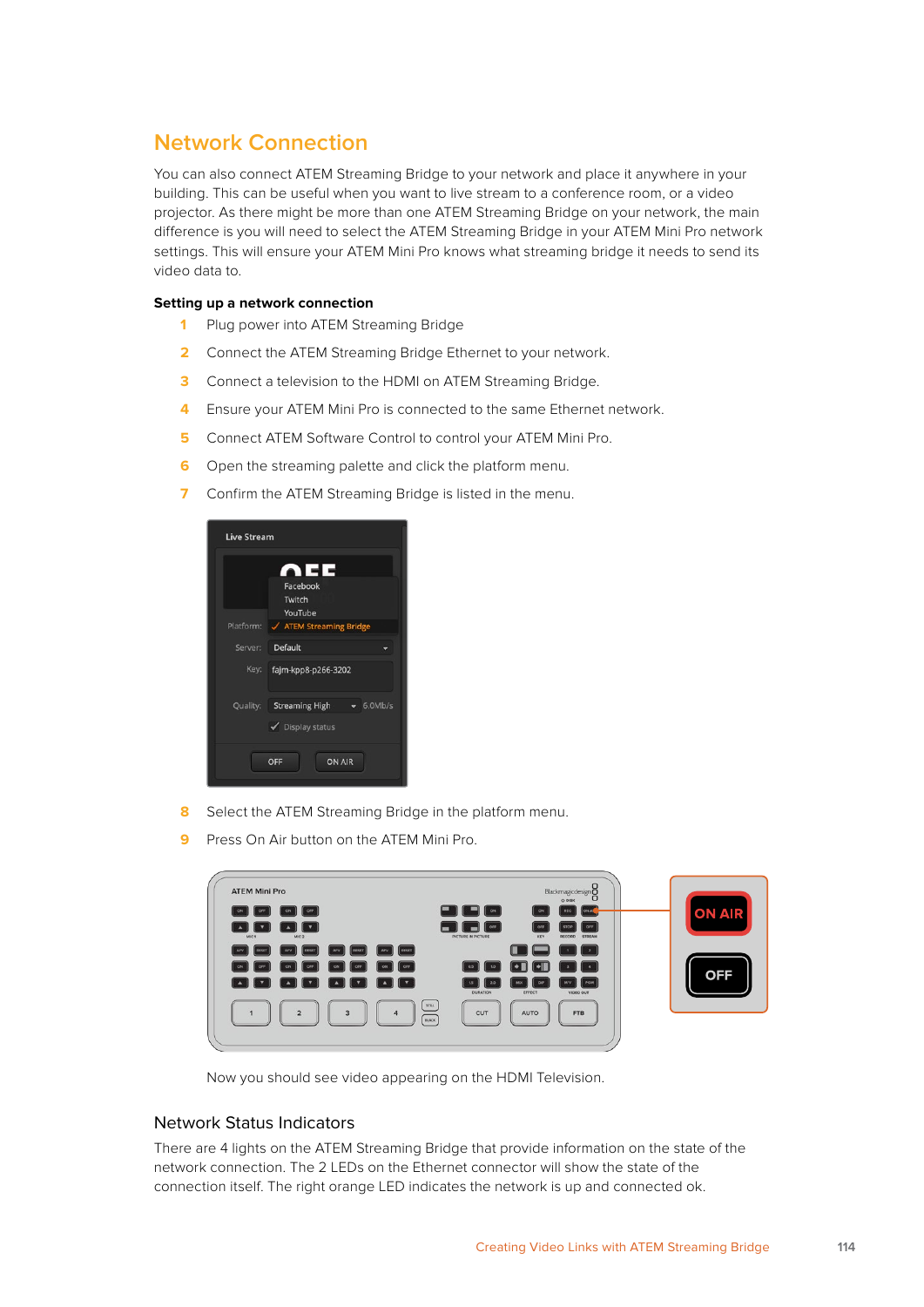The left green LED will show network activity.

The INTERNET OK indicator will illuminate when the ATEM Streaming Bridge can see the Internet. It indicates your Internet connection is ok and the port forwarding has been setup correctly.

The STREAM OK indicator shows the ATEM Streaming Bridge is receiving streaming data from an ATEM Mini Pro. If you don't see images out of the video connections but this LED is illuminated then you might have a problem with your video connections. Try connecting a monitor direct to the SDI or HDMI outputs of your ATEM Streaming Bridge.

#### ATEM Streaming Bridge does not appear

If the ATEM Streaming Bridge does not appear in the list, then it's important to confirm both the ATEM Streaming Bridge and the ATEM Mini Pro are on the same Ethernet network.

If the ATEM Streaming Bridge still does not appear, then it could be an issue with the network settings in the ATEM Streaming Bridge itself. This can happen if the ATEM Streaming Bridge has been used by someone before you and they could have changed its network settings.

As new from the factory the ATEM Streaming Bridge is set to DHCP so it should connect to your network without any settings changes required, but if it's been changed, then you will need to check its network settings. You can change the ATEM Streaming Bridge settings using the ATEM Setup software.

#### Connecting ATEM Setup software

The ATEM Setup software is found in the Blackmagic ATEM Switchers folder. It's the same software you can use to set up your ATEM switchers and it also handles updating software in your ATEM switchers as well as the ATEM Streaming Bridge.

Simply plug your ATEM Streaming Bridge USB-C connection to your computer and then run the ATEM Setup software. You should see the ATEM Streaming Bridge as one of the devices you can connect to in the ATEM Setup. Click the ATEM Streaming Bridge icon to open the settings.

| Setup                 |              |                                             | External ATEM Mini Pro |
|-----------------------|--------------|---------------------------------------------|------------------------|
|                       | Name:        | <b>ATEM Streaming Bridge</b>                |                        |
|                       | Software:    | Version 8.5                                 |                        |
| Network               |              |                                             |                        |
|                       |              | Protocol: O DHCP                            |                        |
|                       |              | Static IP                                   |                        |
|                       | IP Address:  | 10.1.1.101                                  |                        |
|                       | Subnet Mask: | 255.255.255.0                               |                        |
|                       | Gateway:     | 10.1.1.1                                    |                        |
|                       | Primary DNS: | 10.1.1.1                                    |                        |
| Secondary DNS:        |              | 8.8.4.4                                     |                        |
|                       |              | Disable remote configuration via Ethernet   |                        |
| <b>Stream Service</b> |              |                                             |                        |
|                       |              | Broadcast From: O Local network without key |                        |
|                       |              | Local network with key                      |                        |

Click the ATEM Streaming Bridge icon in ATEM Setup to open the settings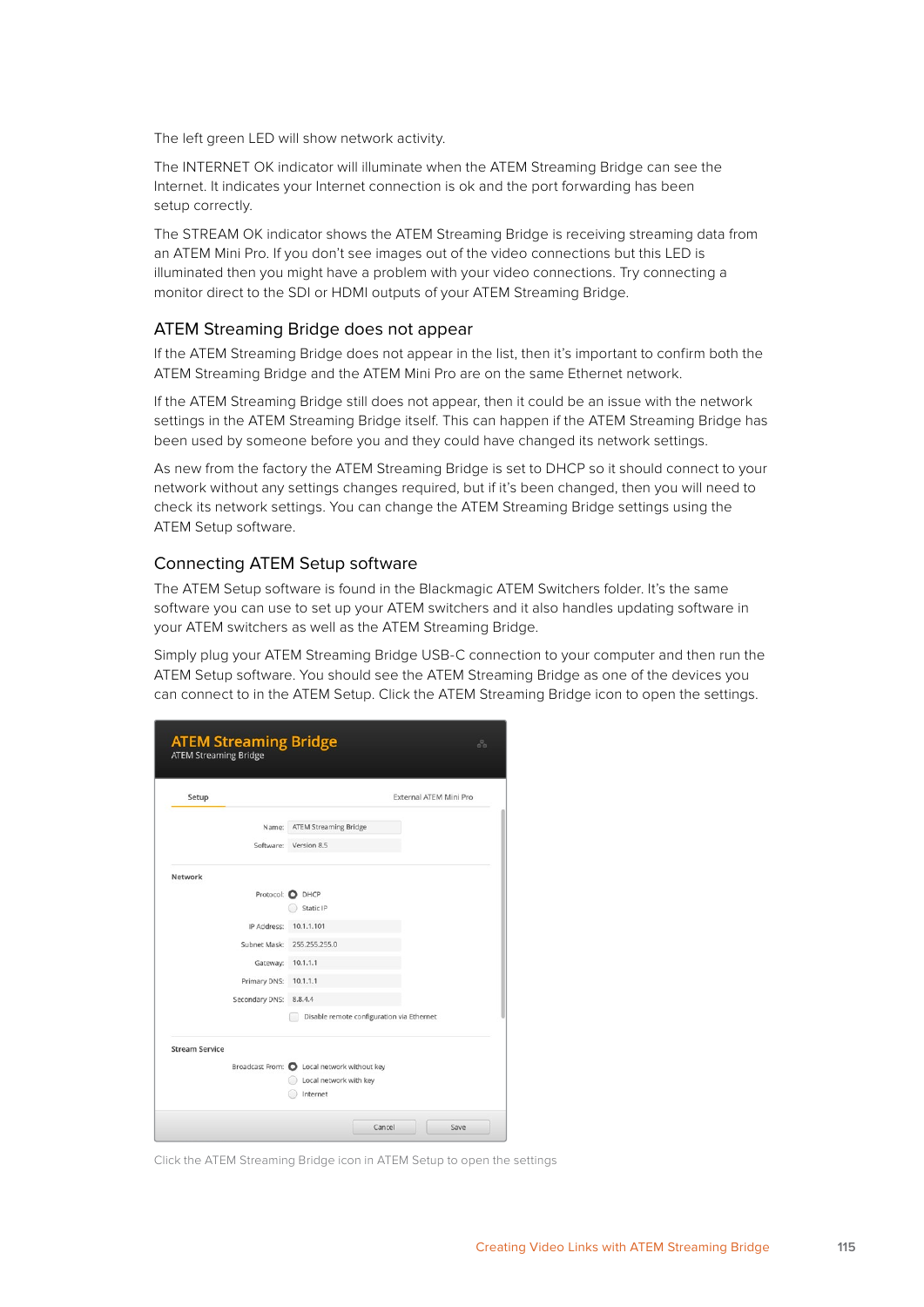Now you can see information such as the ATEM Streaming Bridge name and the network settings. If you are connecting via the local network, then most of the time you can select DHCP. This will let your ATEM Streaming Bridge find its network address on the network automatically and this is how most people connect their computers to a local network. With DHCP the network itself will take care of the correct network settings for anything connected to it. It's the easiest way to connect.

However if you have a network administrator, it's possible your network might have custom IP addresses for all the equipment connected to it. It's best to check with your network administrator if they are managing your computers and network in your company.

Now you have the ATEM Streaming Bridge set to DHCP, try looking at the platform menu on the ATEM Mini Pro again to see if the ATEM Streaming Bridge has appeared in the list. The ATEM Mini Pro should automatically see the ATEM Streaming Bridge on your network.

#### Changing the ATEM Streaming Bridge name

While you are using the ATEM Setup, it's a good idea to give your ATEM Streaming Bridge a custom name. If you are using it on a projector in a public space in your building, perhaps call it "Main Projector" or if you are using it for a large television in a conference room, perhaps call it "Conference Room 3" or similar. This means when you have more than one ATEM Streaming Bridge, you can tell which one is which.

| Setup |                             | External ATEM Mini Pro |
|-------|-----------------------------|------------------------|
|       | Name: ATEM Streaming Bridge |                        |
|       | Software: Version 8.5       |                        |

### Setting a streaming key

Because anyone can stream to any ATEM Streaming Bridge in the menu, it might be a good idea to set a streaming key to stop anyone crashing into your video link! It's so easy to select any ATEM Streaming Bridge on your network, that it could become chaos of everyone streaming over the top of everyone else.

This is not an issue as you can set a streaming key. This is a password that stops anyone from accessing your ATEM Streaming Bridge. While running the ATEM Setup, you can see the streaming key text entry field. Simply type in a password here, and then only ATEM Mini Pros that have the same streaming key in their streaming settings will be allowed to connect to this ATEM Streaming Bridge.

You can set a password of your choice, but there is also a password generator button in the ATEM Setup so you can ask the computer to generate a good secure password. You can just copy and paste this password to who you want to connect to you. Once they enter it into their ATEM Mini Pro, only they will have permission to connect to this ATEM Streaming Bridge.

| <b>Stream Service</b> |                                               |  |
|-----------------------|-----------------------------------------------|--|
|                       | Broadcast From: ( ) Local network without key |  |
|                       | <b>O</b> Local network with key               |  |
|                       | Internet                                      |  |
|                       | ₽<br>fajm-kpp8-p266-3202<br>Key:              |  |
|                       |                                               |  |

Clicking the generate key button will automatically generate a password for your stream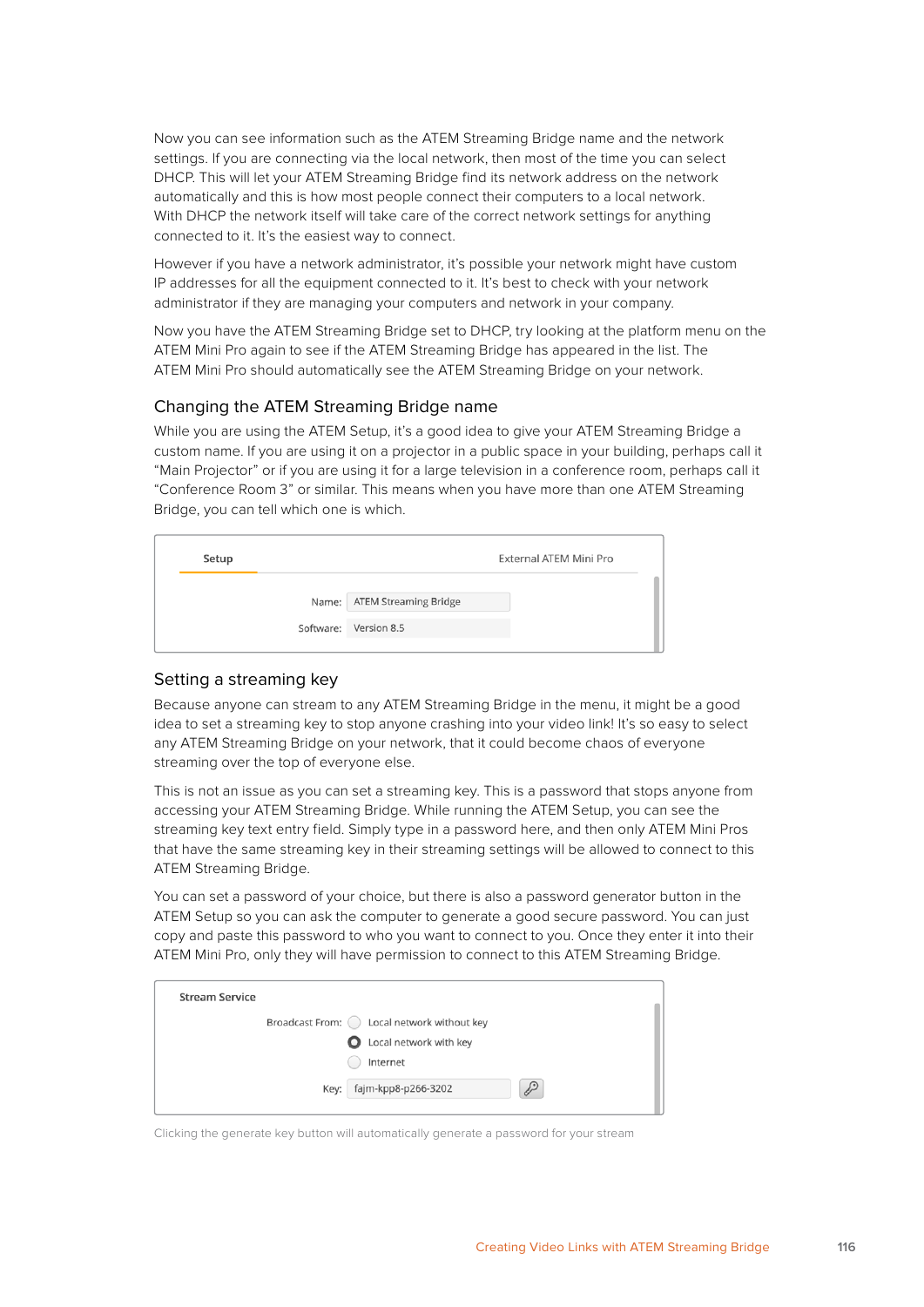# **Remote Administration**

While we are suggesting you connect via USB to update settings in the ATEM Streaming Bridge, you can also connect via Ethernet over your local network. However this can create a security issue where someone could run the ATEM Setup and change the ATEM Streaming Bridge settings. To increase security, there is a setting to disable remote administration via Ethernet so you can only change the ATEM Streaming Bridge via a direct USB connection.

Disable remote configuration via Ethernet

Disable remote configuration via Ethernet if you want to change settings via USB only

## **Internet Connection**

The most exciting way to connect ATEM Streaming Bridge is via the Internet. This is a little more tricky, because you have to make sure an ATEM Mini Pro can find the ATEM Streaming Bridge, from anywhere in the world. It's a big world, so there is a few more settings you will need to update to make this work.

However because ATEM Mini Pro has a broadcast quality hardware streaming engine built in, we can take advantage of this and get very good quality video links worldwide. This allows you to set up a network of studios who can stream to each other.

### What you need

To connect to the Internet, you will need a connection to the Internet from both your ATEM Streaming Bridge and the ATEM Mini Pro that will stream to it. You will also need to have a public IP address for your ATEM Streaming Bridge as your ATEM Mini Pro needs to connect to it, and you need a fixed address that won't change over time.

The problem is your ATEM Streaming Bridge is on your local Ethernet network, however you need it to be visible on the internet. ATEM Streaming Bridge uses port forwarding in your internet firewall to allow the ATEM Mini Pro on the internet to connect via your internet connection to the ATEM Streaming Bridge. If this is not set up, then the ATEM Mini Pro won't be able to find the ATEM Streaming Bridge.

What this means is you need to ask an internet provider, or your network administrator to set up port forwarding on your internet connection to "TCP port 1935". They will know what that means!

The good news is the ATEM Streaming Bridge will also attempt to set up this port forwarding feature for you, as most internet connections and firewalls have a protocol for setting up the port forwarding automatically. This means it's possible the ATEM Streaming Bridge will communicate with your network gear and try and set this up for you as you set up using the ATEM Setup utility.

| <b>Stream Service</b> |                                    |   |
|-----------------------|------------------------------------|---|
| Broadcast From: (     | Local network without key          |   |
|                       | Local network with key             |   |
|                       | Internet                           |   |
| Key:                  | fajm-kpp8-p266-3202                | P |
| Worldwide IP:         | 194.193.136.208                    |   |
| Worldwide Port:       | 1935                               |   |
|                       | Internet Status: Visible worldwide |   |
|                       | Retry                              |   |
|                       |                                    |   |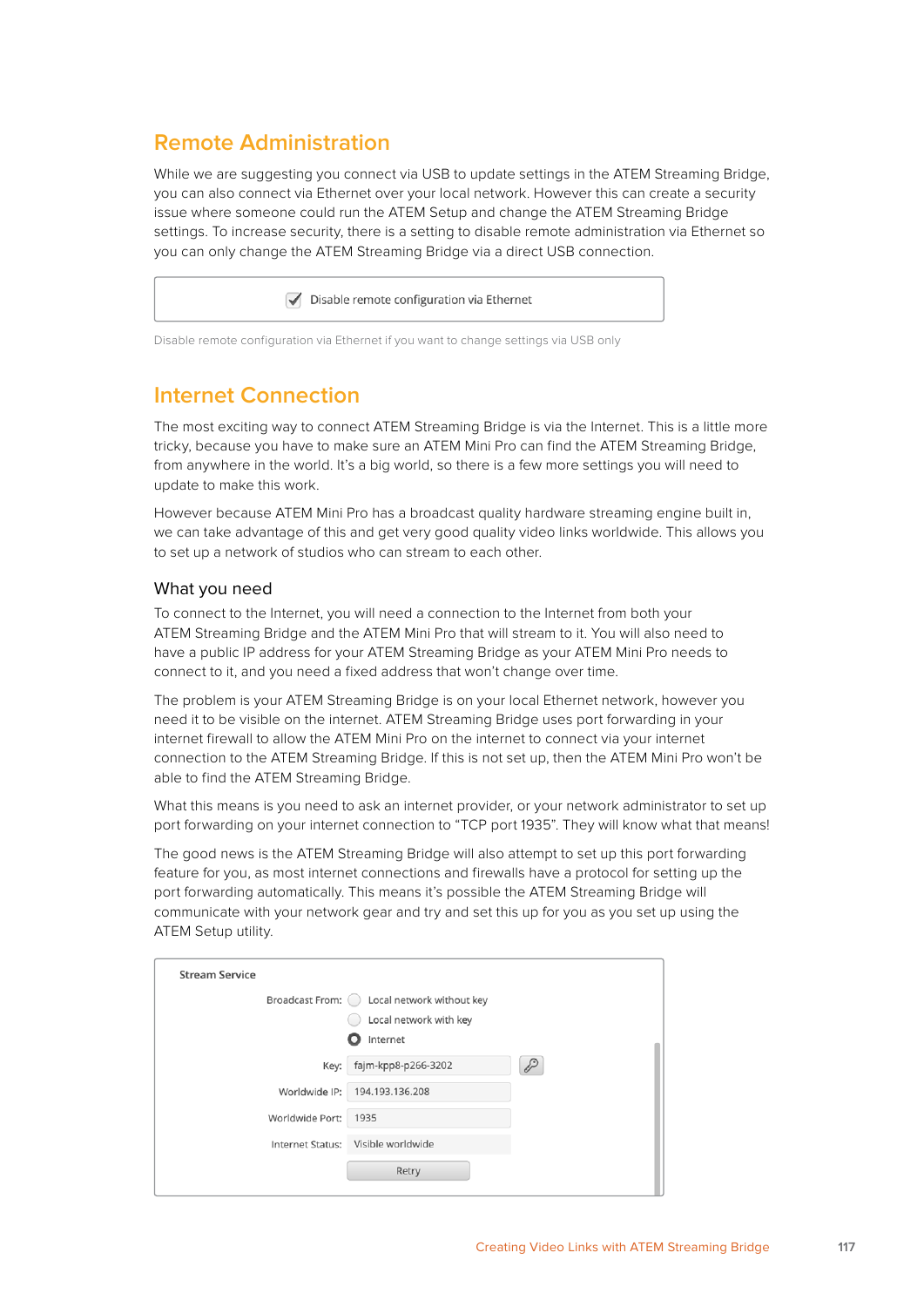### Confirming access to the internet

You will notice lower down there is a connection status field. The ATEM Streaming Bridge will attempt to connect to the internet and let you know if everything looks like it's functioning correctly. If it changes to connected, then this is a good sign, as it means the ATEM Streaming Bridge has been able to set up your network equipment with the port forwarding settings and connect to the internet ok.

**NOTE** Opening up ports in your network for outside traffic could reduce your network security so it is best to check with your internet provider or network administrator if you have any security concerns.

If the connection status does not say visible worldwide you might need to configure the port forwarding on your internet firewall manually. Not all firewalls support the protocol for automatically setting up this kind of information, but they do all support setting it up manually.

You may need to contact your internet service provider if you cannot access the router controls or do not know how to configure port forwarding. On larger networks it is best to speak to your network administrator for setting up port forwarding as this will make sure there are no conflicts on your network.

### **Connection Status**

While setting up the network connection, the connection status feature can help you sort out any problems. Some of the information it can show and the cause of the problem are listed below.

| Visible Worldwide            | This is a good sign, and it means everything looks to be working correctly.<br>It means port forwarding is set up and working and ATEM Streaming<br>Bridge is ready to receive a video stream from the Internet.                                                                                 |
|------------------------------|--------------------------------------------------------------------------------------------------------------------------------------------------------------------------------------------------------------------------------------------------------------------------------------------------|
| <b>No Internet Access</b>    | This indicates the ATEM Streaming Bridge cannot connect to the internet.<br>You will need to check your network settings and internet connection.                                                                                                                                                |
| <b>Port Forwarding Error</b> | This indicates that you could be connected to the internet, but the port<br>forwarding in your internet firewall was not able to be set up via the<br>ATEM Streaming Bridge, so it's not reachable from the internet. You will<br>need to ask your network administrator to set this up for you. |
| <b>UPnP</b> error            | This weird error message also means ATEM Streaming Bridge is unable<br>to set up port forwarding on the internet router. You will need to ask your<br>network administrator to set this up for you or you will need to consult the<br>router's documentation to set up port forwarding.          |

### **Connecting to ATEM Mini Pro**

The best way to think about the internet connection is to understand that out in the world somewhere, an ATEM Mini Pro wants to connect to the ATEM Streaming Bridge you are currently setting up. It could be anywhere in the world and so how do you make sure that remote ATEM Mini Pro can connect to this ATEM Streaming Bridge?

It can be complex to try and explain network settings to a remote studio over the phone, or in a message, so we have made this process very easy.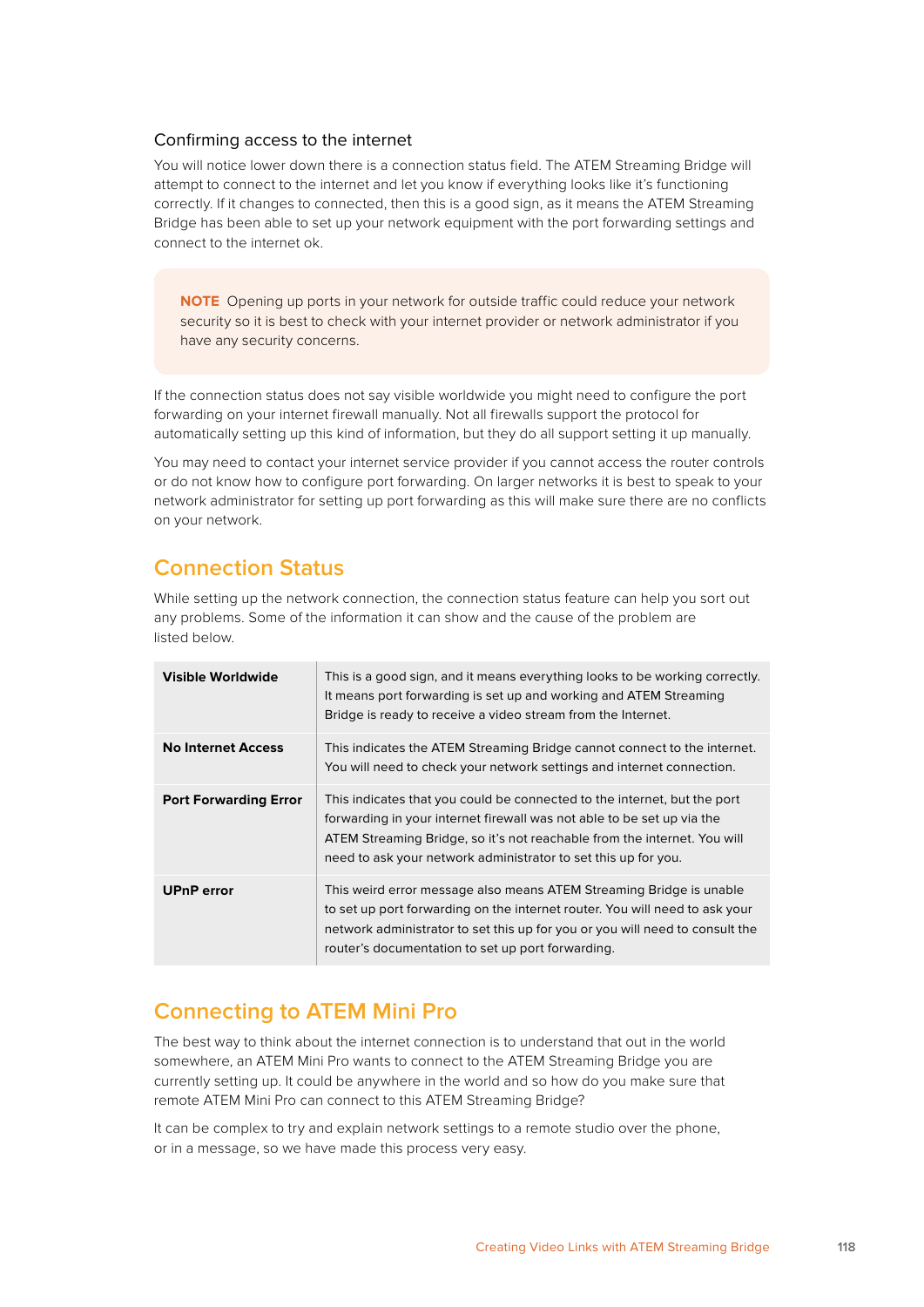In the ATEM Setup, there is an ATEM Mini Pro tab that allows you to see the settings required in the remote studio and you can set up the remote ATEM Mini Pro right here. Once you have the settings confirmed, you can export and email them to the remote ATEM Mini Pro.

There is not really many settings to do, because most of them are copied across from the main ATEM Streaming Bridge settings. This assumes you have the ATEM Streaming Bridge connected to the internet and everything is working ok with the port forwarding feature of your firewall, as described above.

### Creating remote ATEM Mini Pro settings

- **1** In the ATEM Setup ensure the network settings are correct.
- **2** Select the ATEM Mini Pro tab in the top right of the window.

| Setup                                                                 | <b>External ATEM Mini Pro</b>                                                                                                                                                                                                                                                                                            |  |
|-----------------------------------------------------------------------|--------------------------------------------------------------------------------------------------------------------------------------------------------------------------------------------------------------------------------------------------------------------------------------------------------------------------|--|
| Live Mosaic<br><b>ON AIR</b><br>12.62316.318<br>shull light 26ch 15ml |                                                                                                                                                                                                                                                                                                                          |  |
| <b>ON AIR</b><br><b>COL</b>                                           |                                                                                                                                                                                                                                                                                                                          |  |
|                                                                       | ATEM Mini Pro can connect to you by selecting the name ATEM Streaming Bridge<br>in the platform menu in the streaming settings. You'll also need to enter the<br>streaming key fajm-kpp8-p266-3202. You can also create a settings file for ATEM<br>Mini Pro to ensure it connects to the correct ATEM Streaming Bridge. |  |
|                                                                       |                                                                                                                                                                                                                                                                                                                          |  |
| Platform:                                                             | <b>ATEM Streaming Bridge</b>                                                                                                                                                                                                                                                                                             |  |
| Server:                                                               | StreamingBridge-AE9181308                                                                                                                                                                                                                                                                                                |  |
| <b>ATEM Mini Pro Settings</b><br>Key:<br>Quality:                     | fajm-kpp8-p266-3202<br>Streaming High                                                                                                                                                                                                                                                                                    |  |

- **3** Select a custom name for the service.
- **4** Select the quality you want to stream.

| HyperDeck High          |
|-------------------------|
| HyperDeck Medium        |
| <b>HyperDeck Low</b>    |
| <b>Streaming High</b>   |
| <b>Streaming Medium</b> |
| <b>Streaming Low</b>    |
|                         |

- **5** Select the export settings button to create a settings file.
- **6** Email this settings file to the person using the remote ATEM Mini Pro.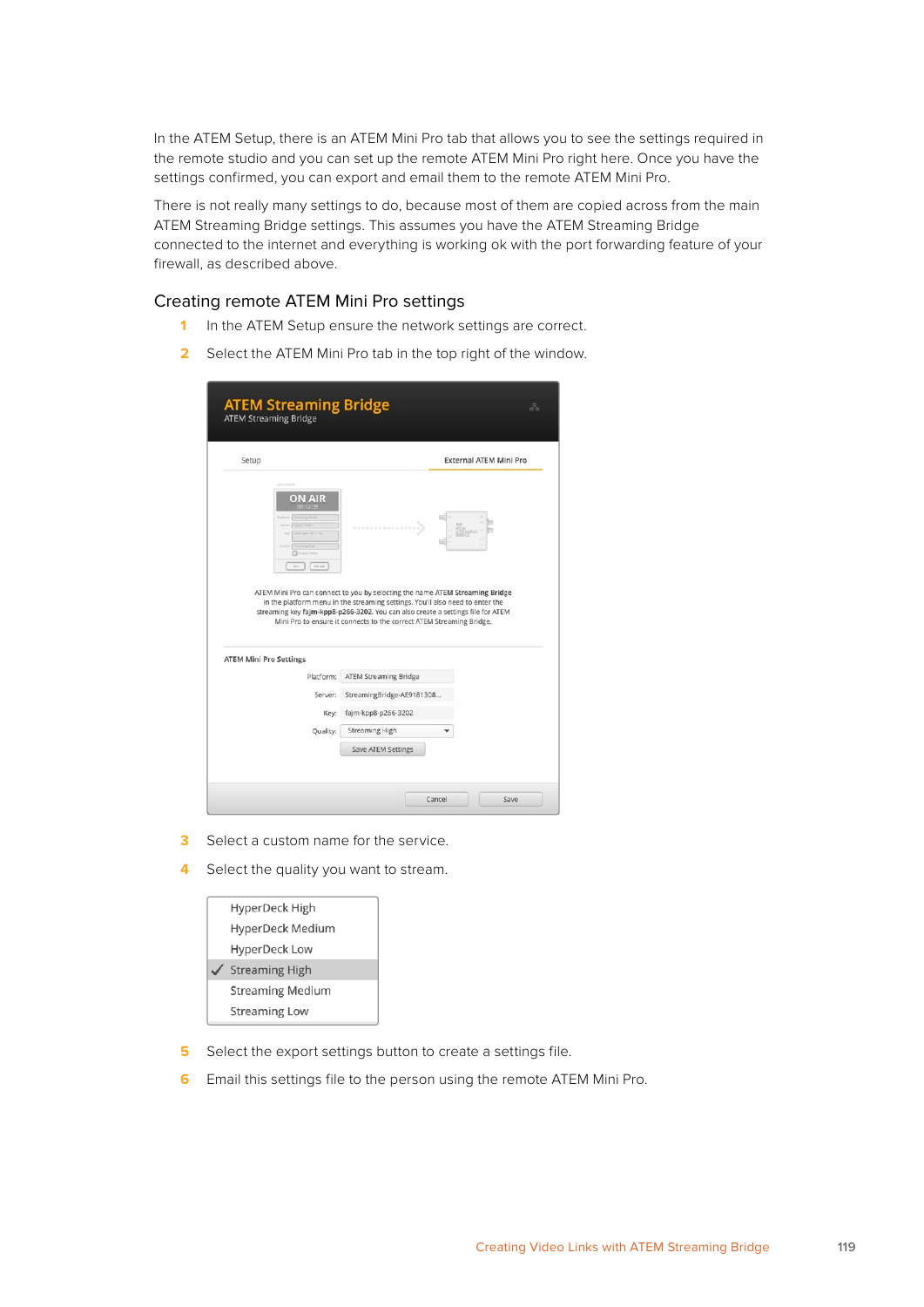This settings file is what you will send to the remote ATEM Mini Pro and it has all the settings contained in it so the remote ATEM Mini Pro knows where to find this ATEM Streaming Bridge.



It's worth noting that this file is a very similar kind of XML file used on ATEM Mini Pro for its streaming services. More technically qualified people can even open and make changes to this file if you have a unique or custom setup.

The name you give the service will be the name listed in the platform menu in the remote ATEM Mini Pro streaming settings. The quality setting will set the remote quality setting in the ATEM Mini Pro.

### **Remote ATEM Mini Pro**

Now you have this settings file and have emailed it to the person using the remote ATEM Mini Pro, there is a few things they need to do. These steps are quite simple, so it should be very easy for the remote ATEM Mini Pro studio to get these settings loaded.

All the remote studio needs to do is go to the ATEM Software Control and select load streaming settings in the stream menu at the top of their screen.



Once loaded, a new service will be added to the platform menu in the streaming settings. They just need to select this menu and press on air to start streaming.



Select the ATEM Streaming Bridge from the platform menu in ATEM Software Control's live stream palette